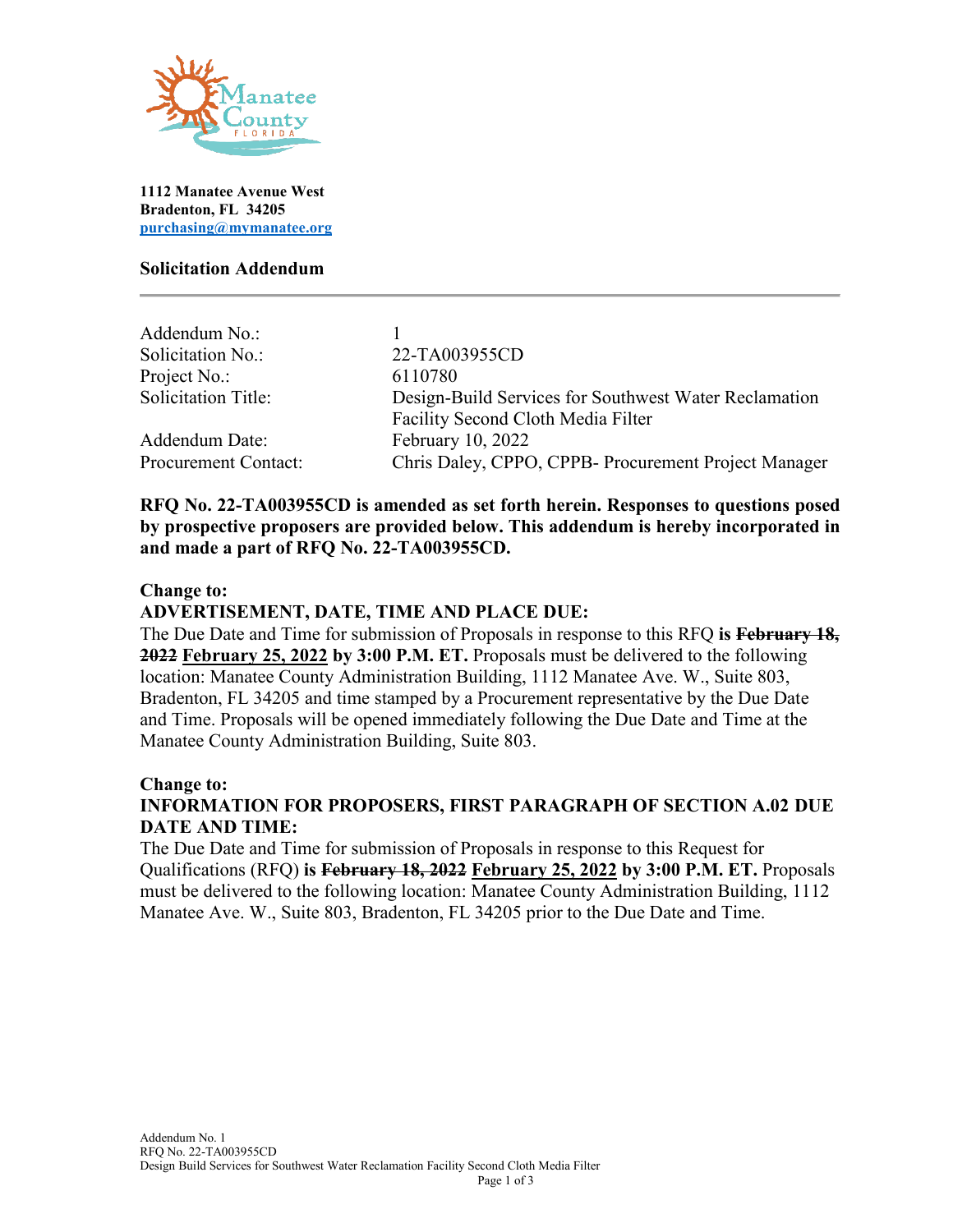#### **Change to: INFORMATION FOR PROPOSERS, SECTION A.36 SOLICITATION SCHEDULE:**

| Scheduled Item                                            | <b>Scheduled Date</b>                                |
|-----------------------------------------------------------|------------------------------------------------------|
| Non-Mandatory Information Conference                      | January 26, 2022 at 9:00 AM                          |
| Question and Clarification Deadline                       | February 9, 2022                                     |
| Final Addendum Posted                                     | February 11, 2022                                    |
| Proposal Due Date and Time                                | February 18, 2022 February 25, 2022, by 3:00<br>p.m. |
| <b>Technical Evaluation Meeting</b>                       | March 8, 2022 March 15, 2022                         |
| <b>Technical Evaluation Meeting</b>                       | March 9, 2022 March 16, 2022                         |
| Interviews/Presentations/Demonstrations (if<br>conducted) | March 16, 2022 March 23, 2022                        |
| Final Evaluation Meeting (if required)                    | March 18, 2022 March 24, 2022                        |
| Projected Award                                           | April 2022                                           |

# **QUESTIONS AND RESPONSES:**

**Q1. Upon review of the drawings provided with the RFQ and understanding the hydraulic concerns from Manatee County operations staff, we would like to request that hydraulic profile drawings be provided from the secondary clarifiers through the chlorine contact chamber effluent pump station. If this hydraulic profile is not available as one continuous profile, are there separate multiple hydraulic profiles available that can be used to confirm existing plant hydraulics upstream and downstream of filters?**

R2. Please see Hydraulic Profile from a 1984 record drawing attached to this Addendum 1.

Q2. **Related to the first question, after the additional hydraulic information is provided and reviewed, our team is requesting to conduct a follow-up site visit to further assess additional critical hydraulic considerations and to field-verify the configuration of upstream and downstream piping.**

R2. Firms wishing to conduct an additional site visit shall coordinate the date and time with the utility staff at the Southwest Water Reclamation Facility by contacting Sam Paullin or Jeff Blosser at 941-792-8811 ext. 5179 or ext. 5184.

Q3. **To provide sufficient time for existing documentation review and assembly of a thorough and fully responsive project and technical approach, and due to the current effort being put forth by participating firms on simultaneous Manatee County proposals and interviews, please consider moving the SOQ submittal deadline.**

R3. See above for changes to the submittal Due Date.

## **NOTE:**

Deleted items will be struck through, added or modified items will be underlined. All other terms and conditions remain as stated in the RFQ.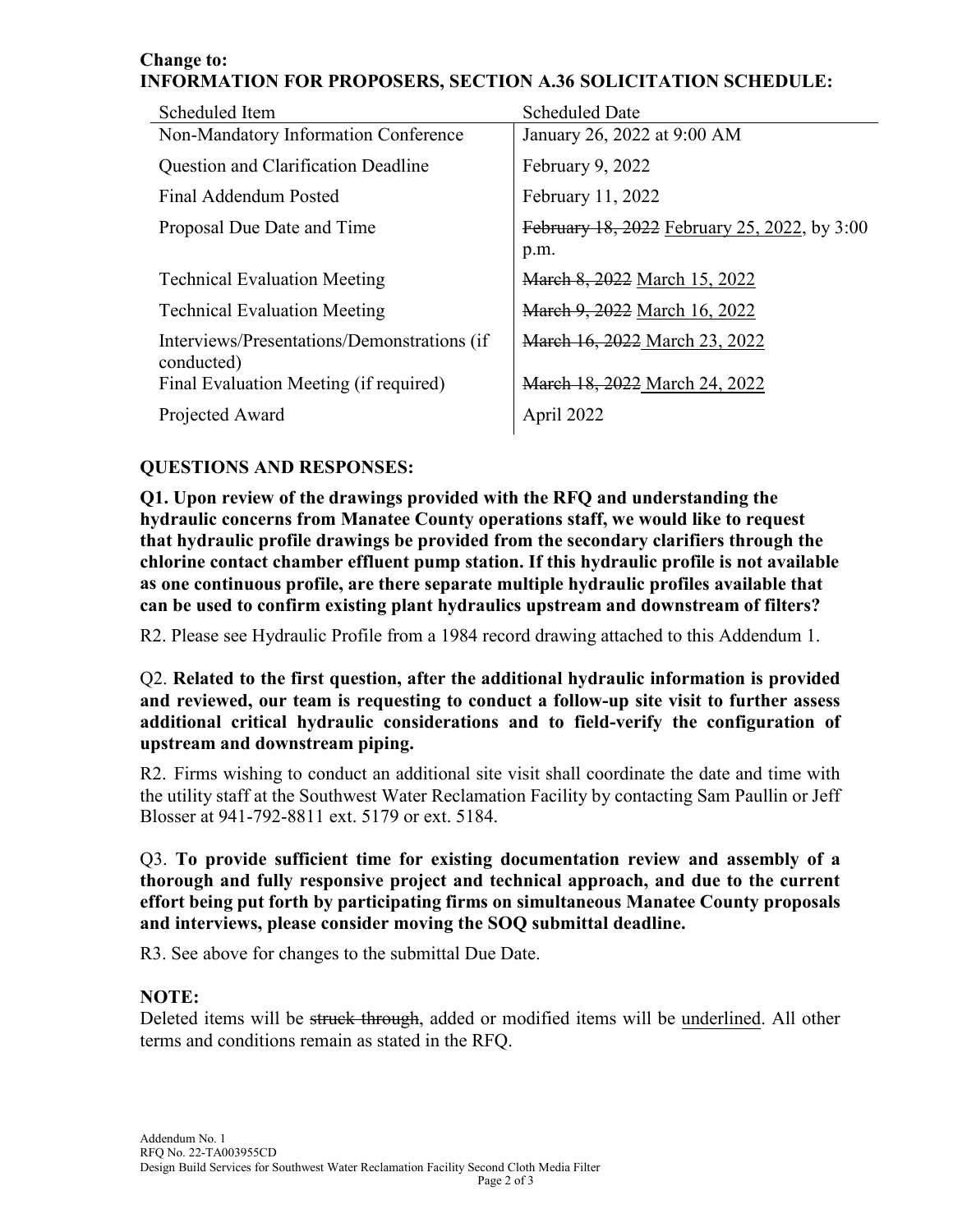### **INSTRUCTIONS**:

Receipt of this addendum must be acknowledged as instructed in the solicitation document. Failure to acknowledge receipt of this Addendum may result in the response being deemed non-responsive.

### **END OF ADDENDUM**

Jacob Erickson, MBA, CPPO, NIGP-CPP

Digitally signed by Jacob Erickson, MBA, CPPO, NIGP-CPP Date: 2022.02.10 13:18:44 -05'00'

AUTHORIZED FOR RELEASE